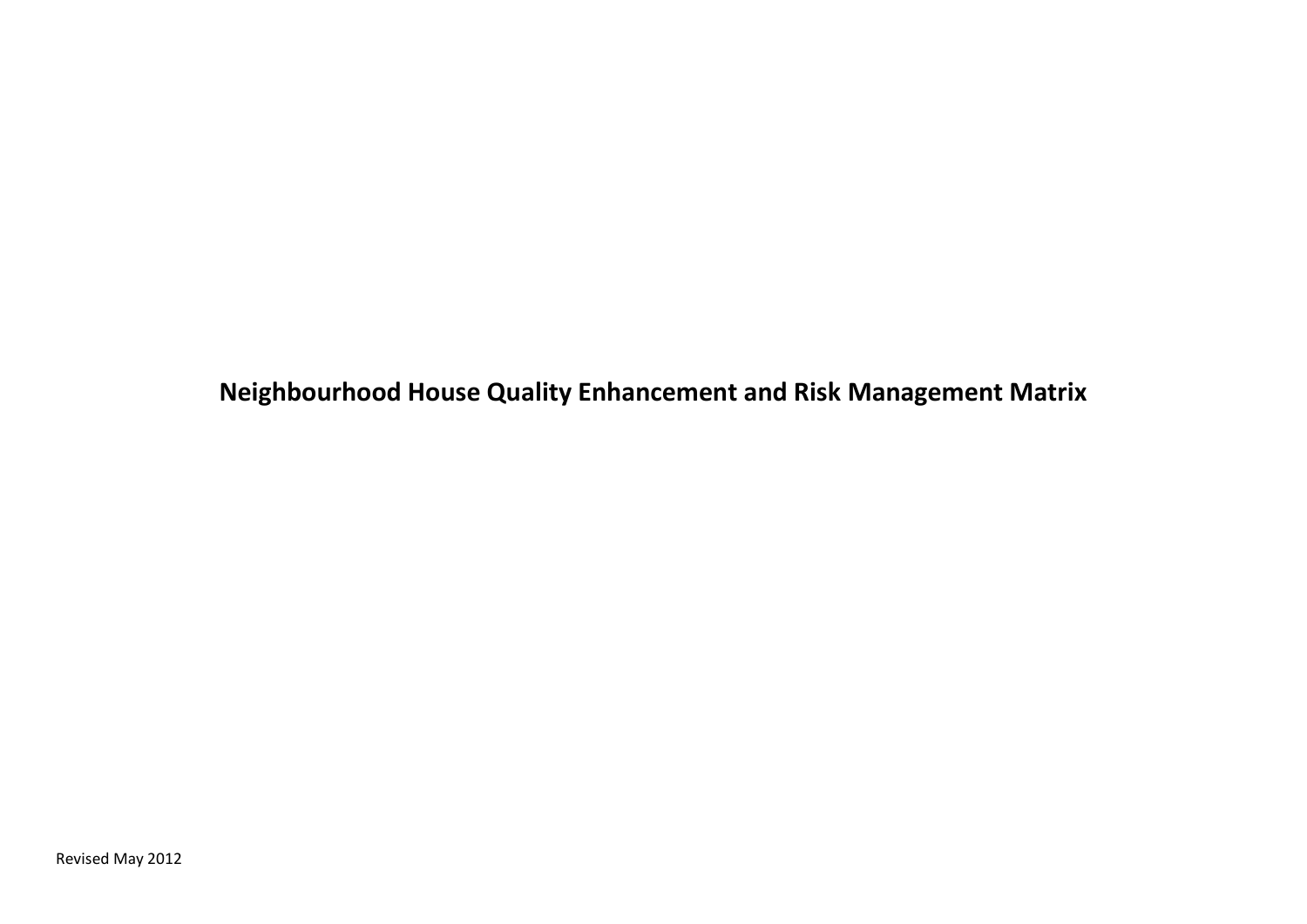**Objective of the guide** – This guide is designed to clarify the roles and responsibilities of parties to the Neighbourhood House Coordination Program (NHCP), and other stakeholders where a Neighbourhood Houses experiences some difficulty that is best addressed through direct intervention. It complements the Neighbourhood House Coordination Program Guidelines 2009-2012<sup>1</sup>

**Context** - The guide has been created as a project of the Neighbourhood House Common Interest Group. It has been developed collaboratively by working groups comprising DPCD and DHS Regional Team staff, Neighbourhood House Networkers and the Association of Neighbourhood Houses and Learning Centres (ANHLC). The document was completed in 2011.

**Document Status and Circulation –** For use by Neighbourhood House Networks, DHS Regional Teams and DHS Central Office

**Principles underpinning interventions in Neighbourhood Houses -**The purpose of any intervention is to strengthen the capacity of the Neighbourhood House to fulfil its mission, meet the NHCP aims and program requirements  $^2$  and comply with the accountability requirements<sup>3</sup>.

It is recognised that providing the opportunity for community members to develop new skills and gain experience in governance 'is a central community strengthening activity of Neighbourhood Houses<sup>4</sup>'. This practice is consistent with the Neighbourhood House Sector Principles<sup>5</sup>.

Consequently, when Neighbourhood Houses experience difficulty this is understood as a predictable part of the developmental governance model practiced by Neighbourhood Houses .It is seen as a development opportunity rather than as a problem. Intervention is therefore undertaken as a community strengthening activity.

Intervention where required is therefore guided by the following principles:

- The terms of the NHCP guidelines
- The Neighbourhood House sector principles
- The values of:
	- $\triangleright$  Trust
	- Mutual respect
	- $\triangleright$  Confidentiality
	- $\triangleright$  Respect the diversity of the roles of DPCD staff and Neighbourhood House Networks
	- $\triangleright$  Collaboration and a partnership approach

 $<sup>4</sup>$  DPCD 24</sup>

1

<sup>1</sup> DPCD. (2009). *Neighbourhood House Coordination Proram 2009-2012.* Melbourne: DPCD.

 $2^{2}$  for NHCP aims and program requirements see DPCD, 2009, p. 7

 $3$  for NHCP aims and program requirements see DPCD, 2009, pp. 11-12

<sup>5</sup> for Sector Principles see DPCD,2009, p.33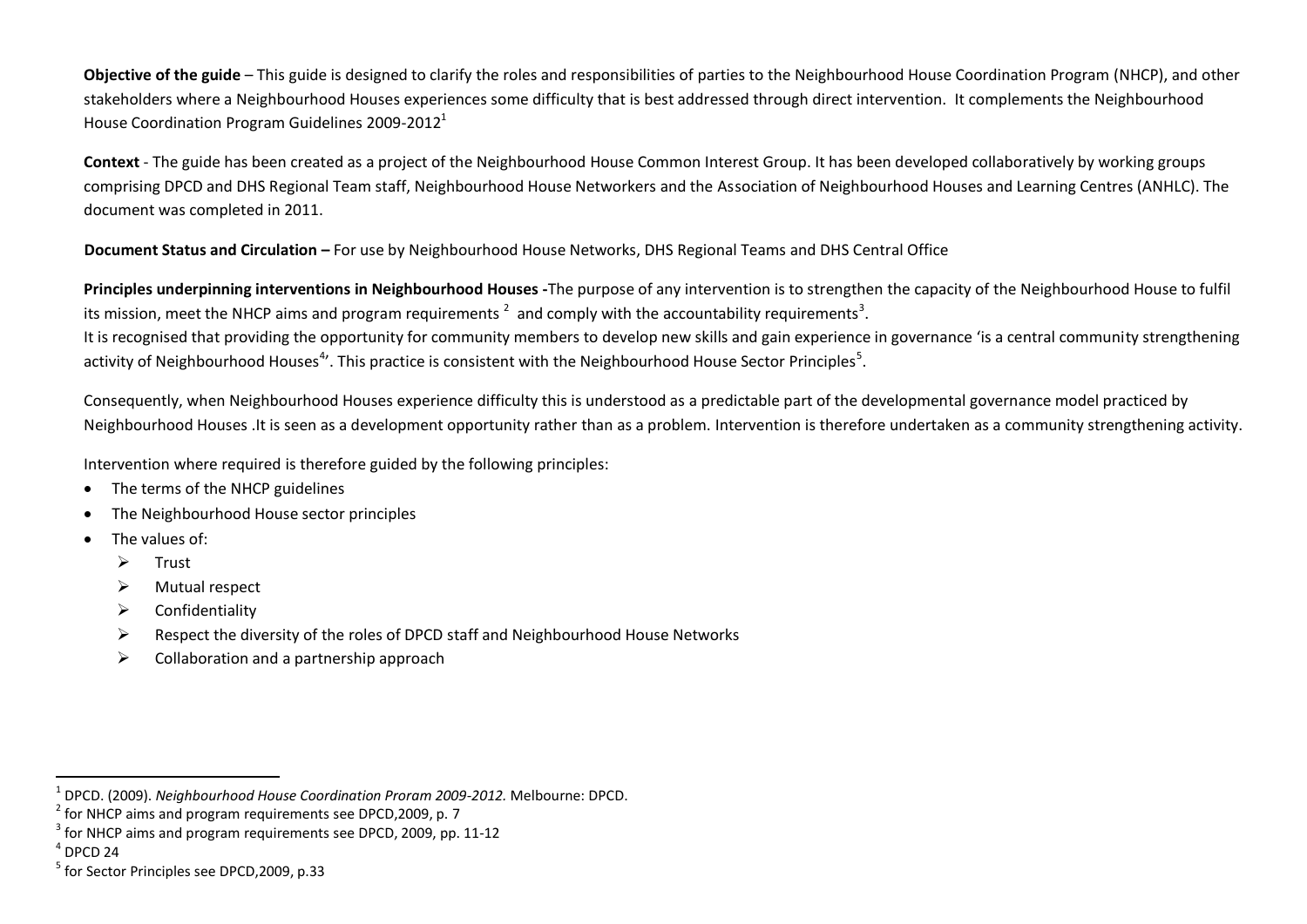**Definitions:** The following terms are defined as follows:

- Experiencing difficulty refers to a difficulty that impacts on the performance of a Neighbourhood House to such an extent that non-compliance with the requirements of the NHCP (as per the guidelines) and/or other legal and contractual obligations is evident or likely
- Intervention where direct contact is made with Neighbourhood House committee and or staff in order to resolve a difficulty

## **Roles and responsibilities framework**

Where interventions are required, the roles and responsibilities of intervening parties will be determined by the presenting issue and the underlying cause.

Presenting issues are categorised as:

- 1. Governance the issue is about the way the Committee of Management (COM) conducts itself
- 2. HR and people issues the issue is about people in the organisation including roles and relationships internally or with others
- 3. Financial Issues the issue is about the management of money
- 4. Program delivery the issue is about the outputs of the Neighbourhood House

## Underlying causes are categorised as:

- 1. Knowledge People may not know what is required
- 2. Skills People may know what is required but do not have the skills they need
- 3. Attitude People may know what is required, may have the skills to do what is required, but do not wish to do what is required.

In each combination of presenting issues and underlying causes, the Network, DHS regional team, or DHS Central Office will take the lead role. The lead role is the party responsible for initiation, coordination, monitoring and communication associated with an intervention.

Where issues are systemic in nature with implications beyond the circumstance of the individual Neighbourhood House, the Networks will report this to ANHLC and the DHS regional Teams to the DHS Central Office.

Responsibilities are allocated for each relevant party. Some tasks will involve a team approach. The DHS Central Office may delegate some tasks to the DHS regional team. Due to the wide variation in the levels of funding for Neighbourhood House Networks, their capacity to respond will vary.

In some cases third parties may have a role to play such as local government, ACFE, other government departments, specialist organisations (eg unions and employer IR organisations) or regulators (e.g. ATO, consumer affairs). This may be voluntary or mandatory dependent on the circumstances.

There is a table of roles and responsibilities for each category of presenting issue.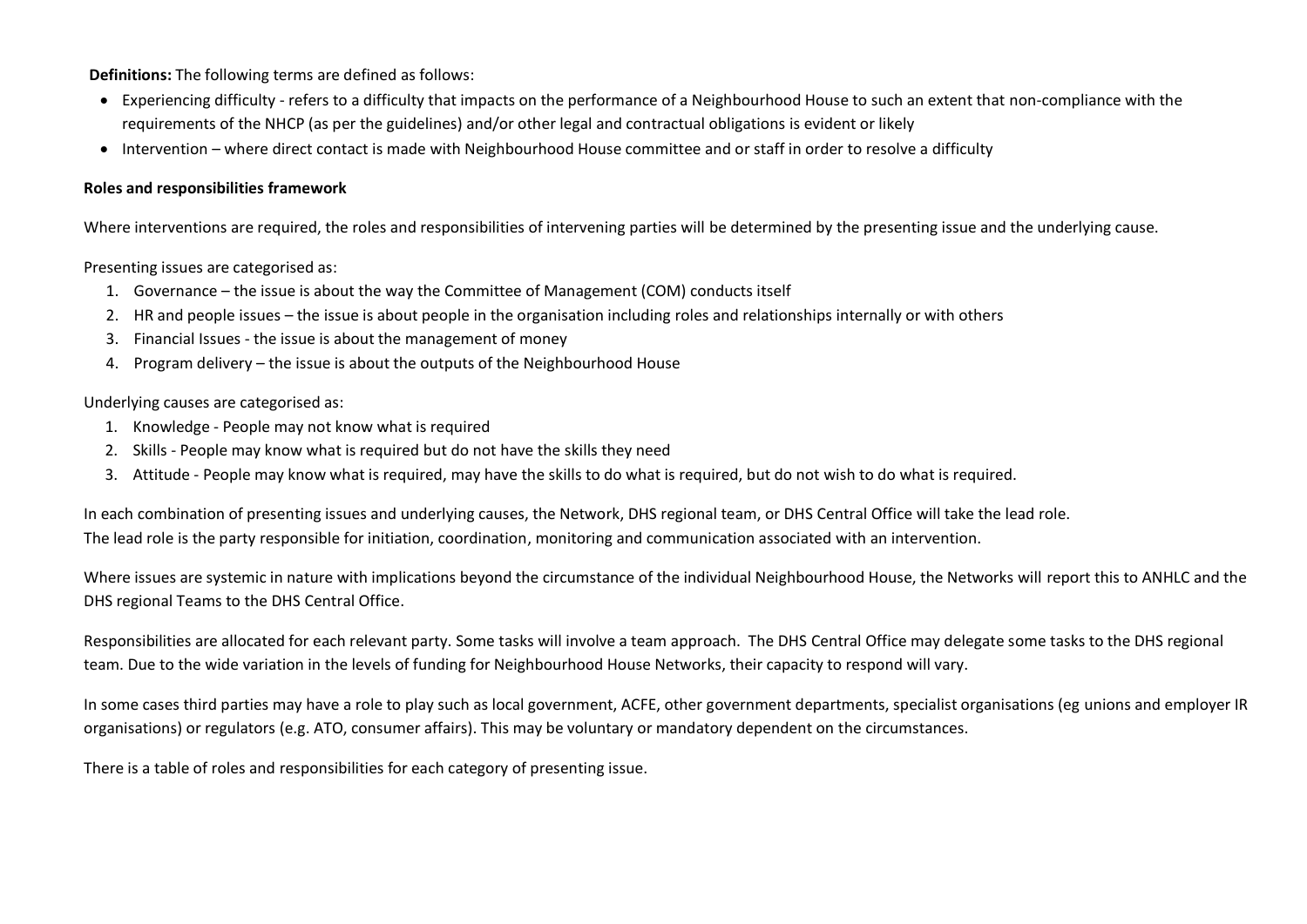# **Predictors of difficulty**

Known predictors include

- Less than 20 hrs NHCP funding
- Low Neighbourhood House income often associated with lack of significant other funding such as ACFE
- Poor to fair relationship with Regional Teams and Networks
- Financial issues are more likely to result in greater risk to Neighbourhood Houses

# **Risk assessment framework and response times**

Recommended response times are dependent on the degree of difficulty being experienced by the Neighbourhood House and the likelihood of the situation escalating in the short term as per the table below.

| <b>Current degree of difficulty</b>                                                                                                                                                                                      | Is the issue likely to escalate<br><b>YES/NO</b> | <b>Response initiation timeframe</b>          |
|--------------------------------------------------------------------------------------------------------------------------------------------------------------------------------------------------------------------------|--------------------------------------------------|-----------------------------------------------|
| Some Difficulty - a degree of difficulty that impacts on the<br>performance of a Neighbourhood House that could affect<br>compliance with the requirements of the NHCP and/or                                            | Yes                                              | Early intervention recommended within 1 month |
| other legal and contractual obligations                                                                                                                                                                                  | No.                                              | When possible within 3 months                 |
| Moderate Difficulty - where there is minor non-<br>compliance with the requirements of the NHCP and/or<br>other legal and contractual obligations that if left                                                           | Yes                                              | Intervention required within 2 weeks          |
| unaddressed pose a substantial risk to the organisation.                                                                                                                                                                 | N <sub>0</sub>                                   | Early intervention recommended within 1 month |
| At Risk - where there is substantial non-compliance with<br>the requirements of the NHCP and/or other legal and<br>contractual obligations that threaten the viability of the<br>Neighbourhood House if left unaddressed |                                                  | Immediate intervention within<br>1 week       |
| Unviable - where there is substantial non-compliance<br>with the requirements of the NHCP and/or other legal                                                                                                             |                                                  | Immediate intervention<br>same day            |
| and contractual obligations which can only be addressed<br>through major structural change                                                                                                                               |                                                  |                                               |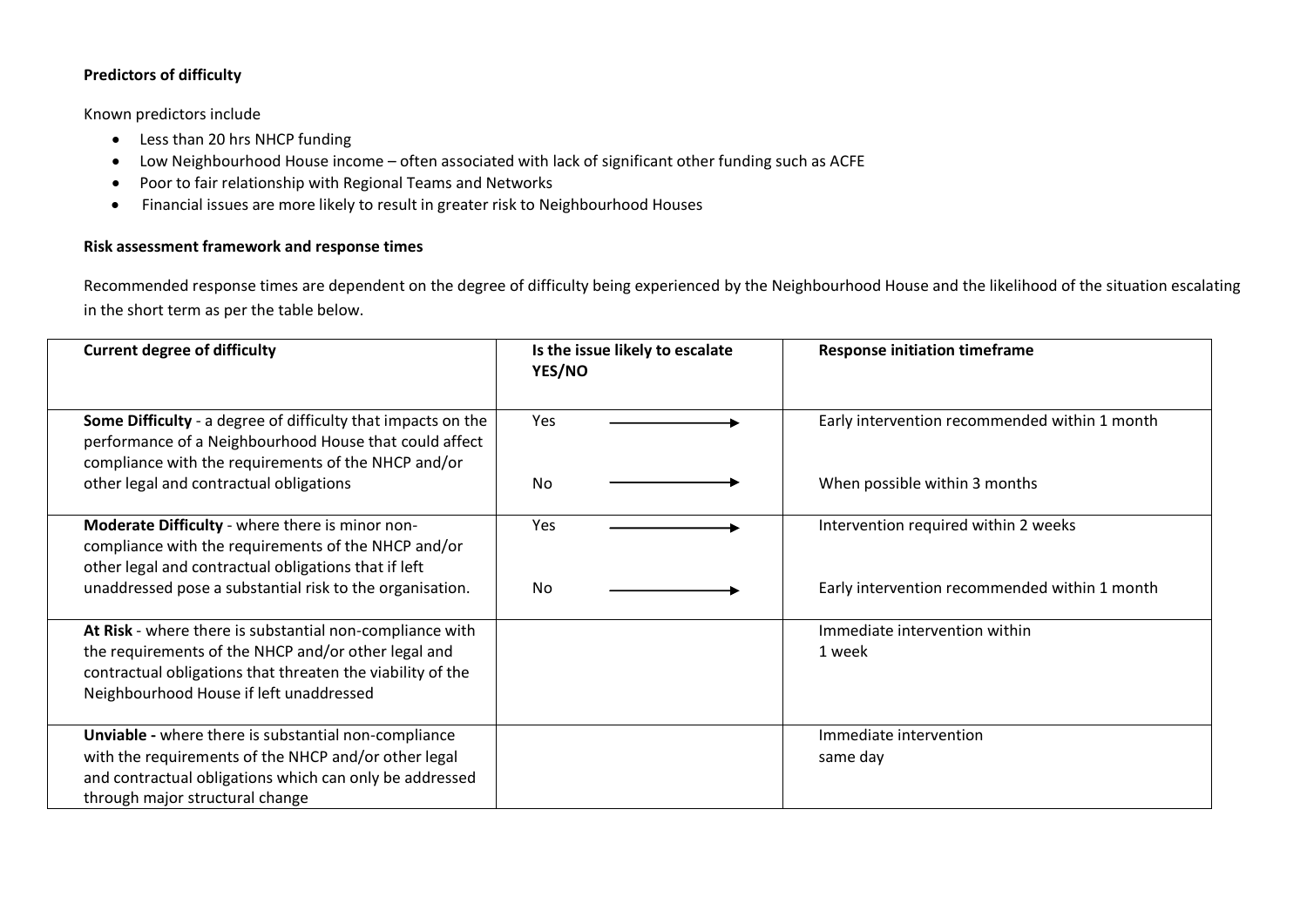#### **1. GOVERNANCE – allocation of responsibilities and tasks where governance is the presenting issue**

**Common issues** - Policies & processes absent or not adhered to, lack of or weak strategic plan, lack of understanding of governance role, confusion between governance and management functions

**Possible Symptoms** –high committee or staff turnover, lack of proper employment processes, inappropriate committee composition e.g. family members, cliques, complaints from any source, limited relationship with Network and/or DHS regional team

**Early detection strategies** – Monitor annual reports and COM membership post AGM, check committee's intended employment process following a vacancy occurring, log and monitor changes in staff, monitor programs, annual reports. Annual or strategic plans should show development and contain SMART goal, skill audits of committees. **Practice note** – The first party to become aware of issue ensures relevant parties are made aware. Action plan is developed collaboratively with nominated parties. Central Office works in collaboration with the regional team. Joint decision is made as to which third parties to include if beneficial. Where Neighbourhood Houses are auspiced by other organisations, the legally constituted governing body of that organisation is responsible for governance standards. In Neighbourhood Houses auspiced by Local Government Authorities, the network has no responsibility for governance support. DHS Central Office has responsibility for monitoring compliance with NHCP auspicing arrangements.

| <b>Underlying cause</b>                                           | Knowledge - People may not<br>know what is required | Skills - People may know<br>what is required but do not | Attitude - People may know what is required,<br>may have the skills to do what is required, |
|-------------------------------------------------------------------|-----------------------------------------------------|---------------------------------------------------------|---------------------------------------------------------------------------------------------|
| <b>Possible actions</b>                                           |                                                     | have the skills they need                               | but do not wish to do what is required.                                                     |
| Organise to meet/contact the NH to clarify issue/s                | <b>Network</b>                                      | <b>Network</b>                                          | <b>Network</b>                                                                              |
| Assist the NH to develop an action plan to overcome               | <b>Network</b>                                      | <b>Network</b>                                          | <b>Network</b>                                                                              |
| the issue/s. The plan should include timeframes and<br>milestones | DHS regional team                                   | DHS regional team                                       | DHS regional team                                                                           |
| Organise for professional development where<br>required           | <b>Network</b>                                      | <b>Network</b>                                          | <b>Network</b>                                                                              |
| Organise for mediation where required                             | <b>Network</b>                                      | <b>Network</b>                                          | <b>Network</b>                                                                              |
|                                                                   |                                                     |                                                         | Consumer affairs*                                                                           |
| Notify and/or include relevant partners as required               | <b>Network</b>                                      | <b>Network</b>                                          | <b>Network</b>                                                                              |
| Set timeframe for improvement as part of an action                | DHS regional team                                   | DHS regional team                                       | DHS regional team                                                                           |
| plan                                                              | <b>DHS Central Office</b>                           | <b>DHS Central Office</b>                               | <b>DHS Central Office</b>                                                                   |
|                                                                   |                                                     |                                                         | Consumer affairs*                                                                           |
| Monitor improvement against action plan                           | <b>Network</b>                                      | <b>Network</b>                                          | <b>Network</b>                                                                              |
| timeframes                                                        | DHS regional team                                   | DHS regional team                                       | DHS regional team                                                                           |
|                                                                   | <b>DHS Central Office</b>                           | <b>DHS Central Office</b>                               | <b>DHS Central Office</b>                                                                   |
| Follow up within specified timeframe to ensure                    | <b>Network</b>                                      | <b>Network</b>                                          | <b>Network</b>                                                                              |
| improvement has been achieved                                     | DHS regional team                                   | DHS regional team                                       | DHS regional team                                                                           |
|                                                                   | <b>DHS Central Office</b>                           | <b>DHS Central Office</b>                               | <b>DHS Central Office</b>                                                                   |

# Lead role in **bold text** is responsible for coordinating any intervention

\* May be involved dependent on circumstances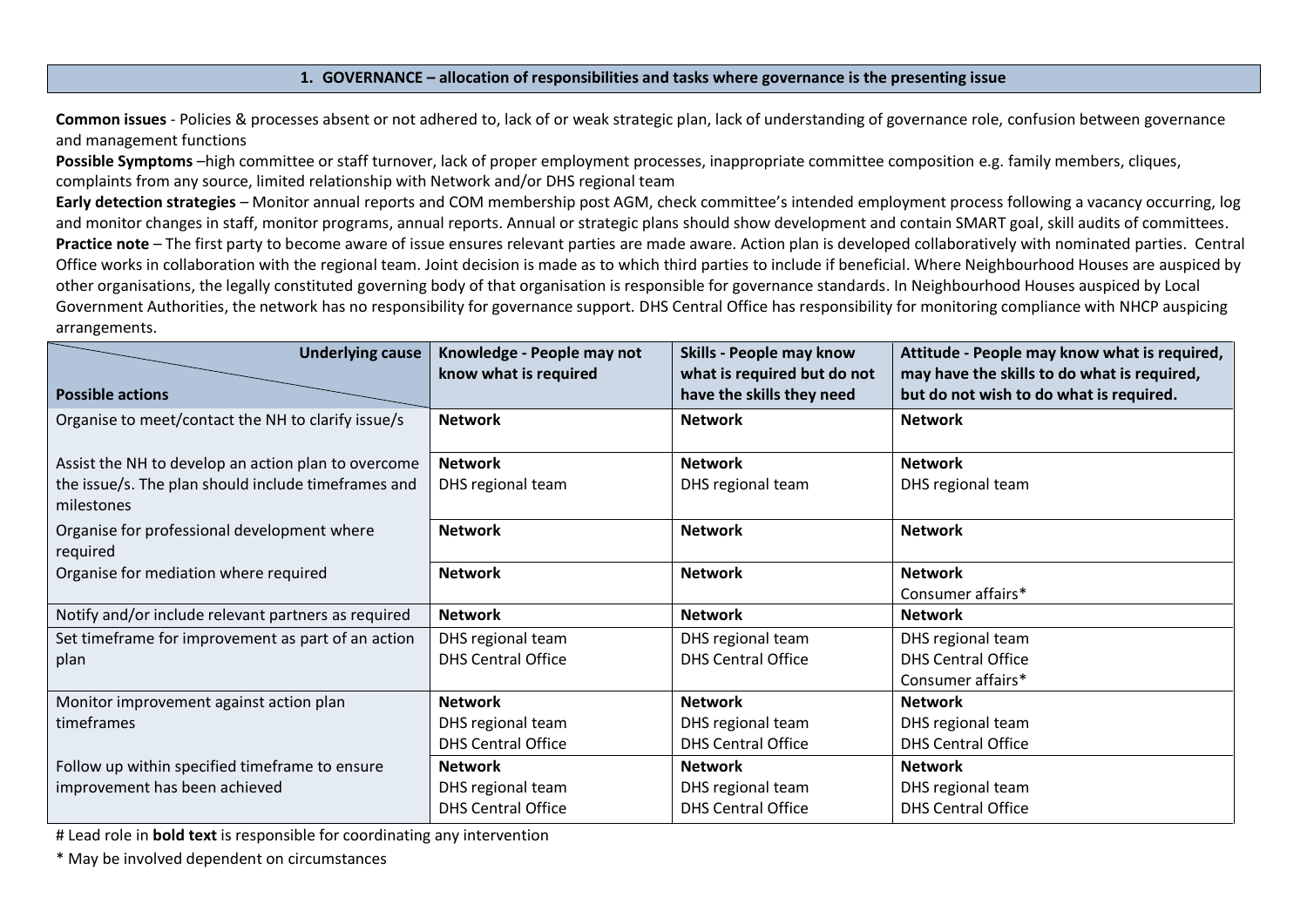## **2. HR AND PEOPLE ISSUES– allocation of responsibilities and tasks where roles and/or relationships are the presenting issue**

**Common issues** Coordinators unable to adequately support their committee due to insufficient funded hours or other reasons. Conflict exists between committee and coordinator or between individuals which paralyses the organisation. IR regulations are not complied with. Staff appraisals not conducted.

**Possible Symptoms** –high committee or staff (less than 3 years) turnover, mid-term resignations, whole or majority of committee not re-standing at AGM, someone raises a concern, internal or external to the Neighbourhood House, sudden resignation of coordinator, stress leave, sick leave

**Early detection strategies** – Monitor annual reports, monitor COM membership updates post AGM, check quality staff appraisals processes are in place, log and monitor changes in staff

Practice note - Action plan is developed collaboratively with nominated parties. Central Office only involved if NHCP contract is at risk. Where there is an IR dispute, employer and employee bodies assume full responsibility for resolution.

| <b>Underlying cause</b>                             | Knowledge - People may not<br>know what is required | <b>Skills - People may know</b><br>what is required but do not | Attitude - People may know what is required,<br>may have the skills to do what is required, |
|-----------------------------------------------------|-----------------------------------------------------|----------------------------------------------------------------|---------------------------------------------------------------------------------------------|
| <b>Possible actions</b>                             |                                                     | have the skills they need                                      | but do not wish to do what is required.                                                     |
| Organise to meet/contact the NH to clarify issue/s  | <b>Network</b>                                      | <b>Network</b>                                                 | <b>Network</b>                                                                              |
|                                                     | External services*                                  | External services*                                             | External services*                                                                          |
| Assist the NH to develop an action plan to overcome | <b>Network</b>                                      | <b>Network</b>                                                 | <b>Network</b>                                                                              |
| the issue/s. The plan should include timeframes and | DHS regional team                                   | DHS regional team,                                             | DHS regional team                                                                           |
| milestones                                          | External services*                                  | External services*                                             | External services*                                                                          |
| Organise for professional development where         | <b>Network</b>                                      | <b>Network</b>                                                 | <b>Network</b>                                                                              |
| required                                            | External services*                                  | External services*                                             | External services*                                                                          |
| Organise for mediation where required               | <b>Network</b>                                      | <b>Network</b>                                                 | <b>Network</b>                                                                              |
|                                                     | External services*                                  | External services*                                             | External services*                                                                          |
| Notify and/or include relevant partners as required | <b>Network</b>                                      | <b>Network</b>                                                 | <b>Network</b>                                                                              |
| Set timeframe for improvement as part of an action  | DHS regional team                                   | DHS regional team                                              | DHS regional team                                                                           |
| plan                                                | <b>DHS Central Office</b>                           | <b>DHS Central Office</b>                                      | <b>DHS Central Office</b>                                                                   |
|                                                     | External services*                                  | External services*                                             | External services*                                                                          |
| Monitor improvement against action plan             | <b>Network</b>                                      | <b>Network</b>                                                 | <b>Network</b>                                                                              |
| timeframes                                          | <b>DHS Central Office</b>                           | <b>DHS Central Office</b>                                      | DHS regional team                                                                           |
|                                                     | External services*                                  | External services*                                             | <b>DHS Central Office</b>                                                                   |
|                                                     |                                                     |                                                                | External services*                                                                          |
| Follow up within specified timeframe to ensure      | <b>Network</b>                                      | <b>Network</b>                                                 | <b>Network</b>                                                                              |
| improvement has been achieved                       | <b>DHS Central Office</b>                           | <b>DHS Central Office</b>                                      | DHS regional team                                                                           |
|                                                     | External services*                                  | External services*                                             | <b>DHS Central Office</b>                                                                   |
|                                                     |                                                     |                                                                | External services*                                                                          |

# Lead role in **bold text** is responsible for coordinating any intervention

\* external services may include Jobs Australia, ACEVic, Unions, Fair Work Aust, mediation services, Consumer Affairs, Worksafe, auspicing body etc. depending on circumstance.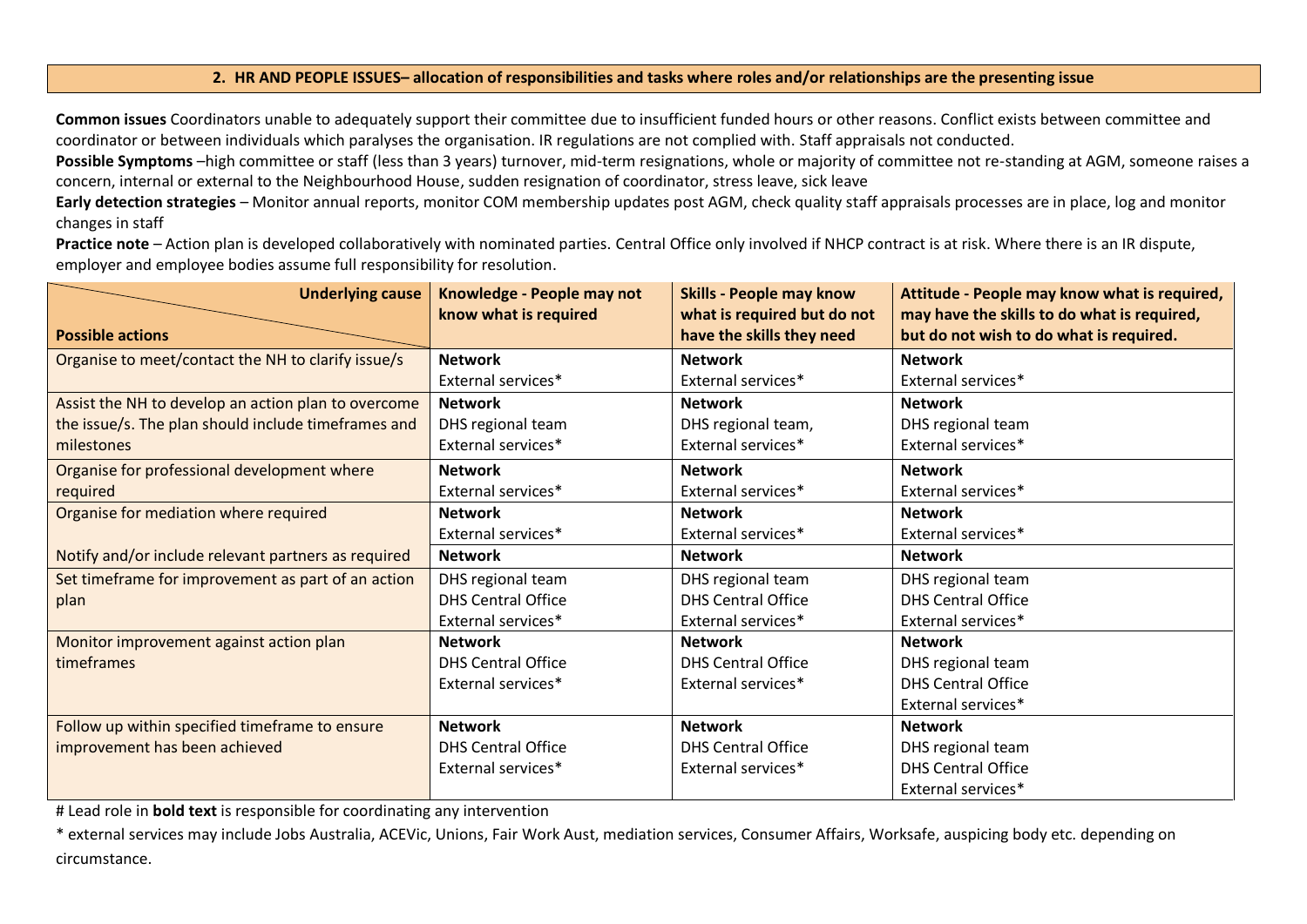## **3. FINANCE ISSUES– allocation of responsibilities and tasks where finance is the presenting issue**

**Common issues** - Financial systems, reporting and monitoring are deficient, low levels of financial literacy, failure to generate income streams or attract grant monies **Possible Symptoms** – House records a deficit, successive annual losses, finance reports contain inadequate detail, external party raises an issue e.g. taxation office, ACFE, inadequate reserve funds for liabilities such as long service leave or wind up, excessive reserve funds

**Early detection strategies** – Monitor annual financial reports, balance sheets, and audit reports, where possible check finance reports to committee, monitor annual income relative to NHCP grant

**Practice note** – The first party to become aware of issue ensures relevant parties are made aware. Action plan is developed collaboratively with nominated parties. Central Office works in collaboration with the regional team. Joint decision is made as to which third parties to include if beneficial.

| <b>Underlying cause</b><br><b>Possible actions</b>                | Knowledge - People may not<br>know what is required | <b>Skills - People may know</b><br>what is required but do not<br>have the skills they need | Attitude - People may know what is required,<br>may have the skills to do what is required,<br>but do not wish to do what is required. |
|-------------------------------------------------------------------|-----------------------------------------------------|---------------------------------------------------------------------------------------------|----------------------------------------------------------------------------------------------------------------------------------------|
| Organise to meet/contact the NH to clarify issue/s                | Network#                                            | <b>Network</b>                                                                              | <b>Network</b>                                                                                                                         |
| Assist the NH to develop an action plan to overcome               | <b>Network</b>                                      | <b>Network</b>                                                                              | <b>Network</b>                                                                                                                         |
| the issue/s. The plan should include timeframes and<br>milestones | DHS regional team                                   | DHS regional team                                                                           | DHS regional team                                                                                                                      |
| Organise for professional development where<br>required           | <b>Network</b>                                      | <b>Network</b>                                                                              | Network                                                                                                                                |
| Organise for mediation where required                             | <b>Network</b>                                      | <b>Network</b>                                                                              | Network<br>Consumer affairs*                                                                                                           |
| Notify and/or include relevant partners as required               | <b>Network</b>                                      | <b>Network</b>                                                                              | Network                                                                                                                                |
| Set timeframe for improvement as part of an action                | DHS regional team                                   | DHS regional team                                                                           | DHS regional team                                                                                                                      |
| plan                                                              | <b>DHS Central Office</b>                           | <b>DHS Central Office</b>                                                                   | <b>DHS Central Office#</b>                                                                                                             |
|                                                                   |                                                     |                                                                                             | Consumer affairs*                                                                                                                      |
| Monitor improvement against action plan                           | <b>Network</b>                                      | <b>Network</b>                                                                              | <b>Network</b>                                                                                                                         |
| timeframes                                                        | DHS regional team                                   | DHS regional team                                                                           | DHS regional team                                                                                                                      |
|                                                                   | <b>DHS Central Office</b>                           | <b>DHS Central Office</b>                                                                   | <b>DHS Central Office</b>                                                                                                              |
| Follow up within specified timeframe to ensure                    | <b>Network</b>                                      | <b>Network</b>                                                                              | Network                                                                                                                                |
| improvement has been achieved                                     | DHS regional team                                   | DHS regional team                                                                           | DHS regional team                                                                                                                      |
|                                                                   | <b>DHS Central Office</b>                           | <b>DHS Central Office</b>                                                                   | <b>DHS Central Office</b>                                                                                                              |

# Lead role for each Underlying cause in **bold text** is responsible for coordinating any intervention

\* May be involved dependent on circumstances